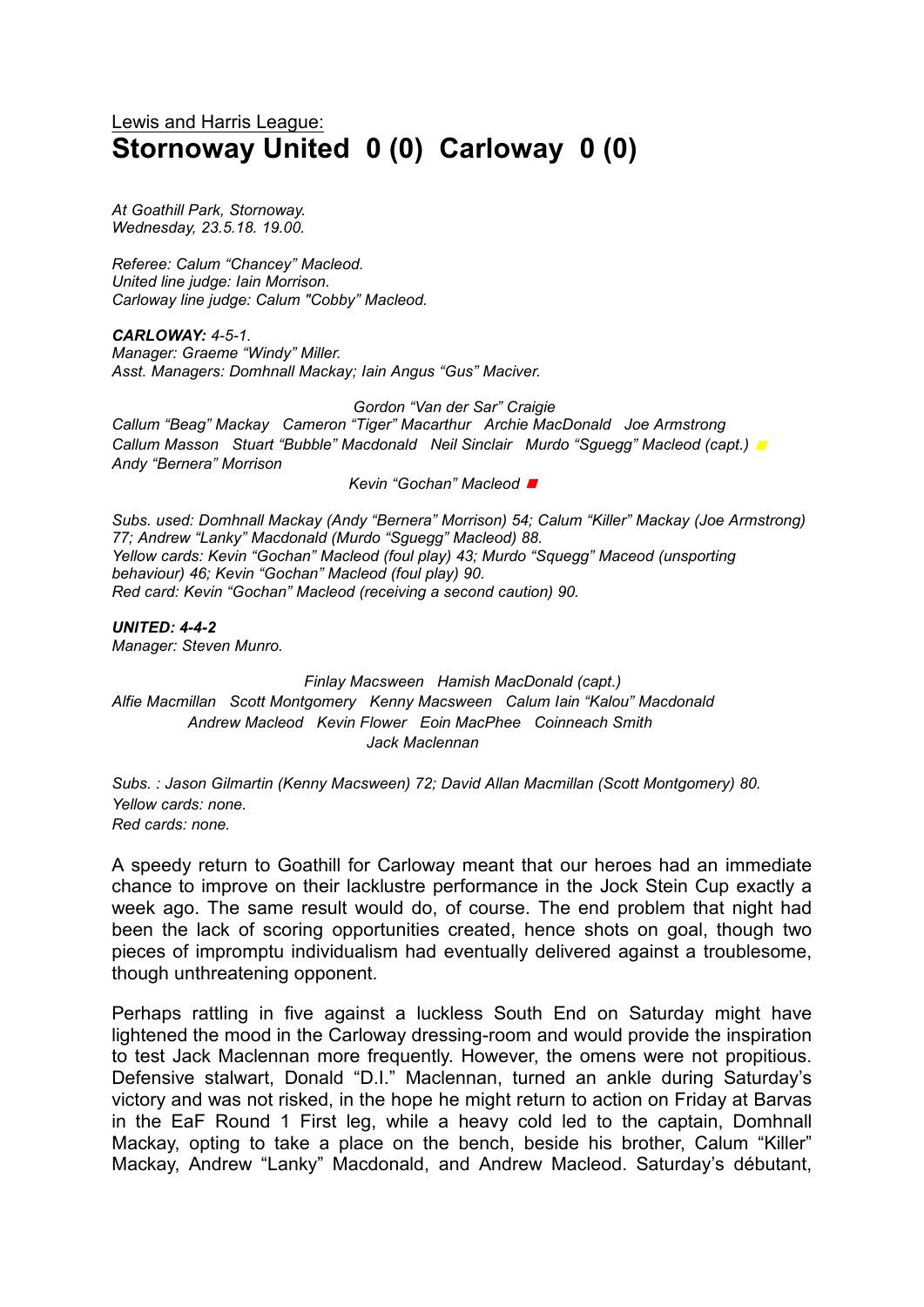Calum "Fluffy" Maclean, and goal-hero, Fraser "Frazmac" Macleod, were not available, but Archie MacDonald returned to a rejigged back-line beside Cameron "Tiger" Macarthur, who slotted into "D.I.'s" role in the centre. Callum "Beag" Mackay switched from left- to right-wing-back, allowing Joe Armstrong to resume his normal role on the left. One *galactico* replaced another up front, with Kevin "Gochan" Macleod taking up the front-man position, ostensibly to partner Neil Sinclair, although the latter generally played deeper than usual in a Hidegkuti role, dropping back slightly, more into the *trequartista* area.

Wednesday nights are obviously not the evenings of choice to watch football matches in Stornoway. Despite there not even being a hint of the slightly cold wind of the previous week and a beautiful setting sun casting a picturesque glow over the home of football, there were more people in the combined squads than spectators on the terracing. The shouts of encouragement (?) from player to player rang clearly round the neighbourhood, but, again, even though there was plenty of "*sweat, commitment, and industry*", there were precious few defence-shredding moves.

One immediate difference tonight from the previous game was United's approach to the contest. Whereas last week, either though pressure or tactics, they had tended to sink back and allow Carloway to come at them, perhaps showing them a bit too much respect - they were the Champions, etc., etc. after all - tonight they were fully engaged, and the Blues rode their luck at times, mainly later in the game.

Carloway immediately slotted in to their familiar La Liga-style, patiently employing their preferred vertical approach, before breaking forward at pace, but a lack of control or coordination, plus solid tackling and defending, denied the Blues any opportunity until the18th minute. A Masson corner on the right was met by "Squegg" on the central edge of the United box, but his attempted first-time volley was mishit and rebounded back out towards the right. Masson retreated to swing the ball back in, but in the ensuing melée, Sinclair was blocked, then Mackay, and then the ball was booted downfield by MacPhee. However, a minute later, na Gormaich again came forward, and from the centre circle, "Sguegg" delivered a beautiful Charlie Gallagher over Masson's marker to allow the winger to move sharply towards the right edge of the United box. His early right-foot strike came low across the advancing Maclennan but the big man got down perfectly to push it away across goal to his right, and again the ball was booted clear by MacPhee, before "Gochan" could get there.

In 26 minutes the Stornoway side's first chance materialized when the Finlay Macsween and brother Kenny one-two'd into the right of the Carloway half before the latter played a perfect low breaker straight forward between Armstrong and MacDonald for "Kalou" to move in on "Van Der Sar". The keeper was out like a flash and the striker hurriedly stabbed the ball low to his left from 16 metres but it sped a metre outside Craigie's left-hand post.

In 34 minutes "Bubble" responded with a trademark break down the right touch-line from midway within his own half. Just inside the United half, his quick wall-pass connect with Callum "Beag" allowed him to reach 20 metres from the line before squaring in to Sinclair in the centre on the edge of the box. The striker's quick turn left gave him space from MacPhee, but his low left-foot strike was well-wide of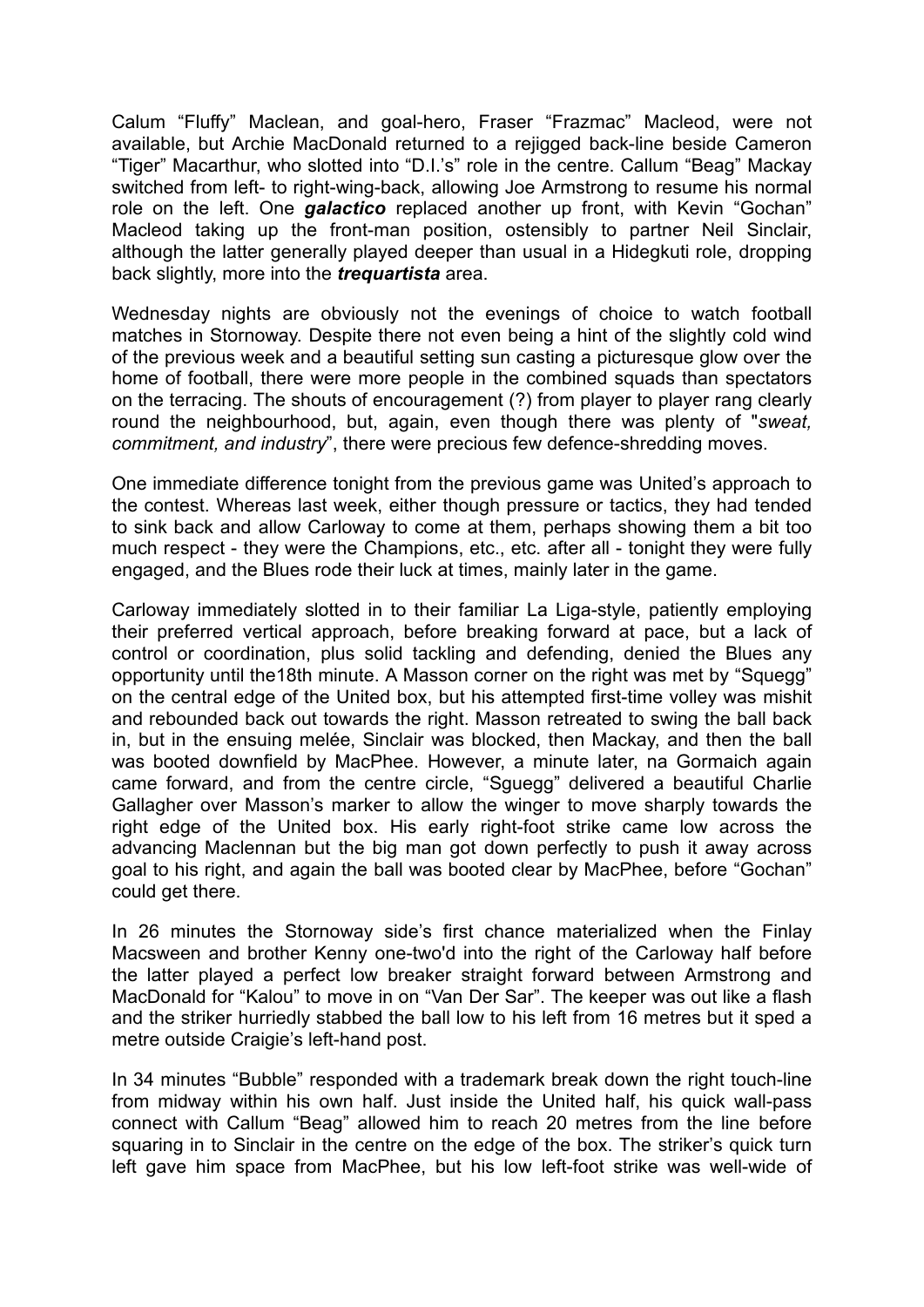Maclennan's left-hand post. A period of United aggression concluded the first-half uncomfortably for the Blues. In 40 minutes a Macdonald corner from the United left cleared the central ruck but was reverse-headed back across goal by Finlay Macsween beyond the far post. The ball reached Kenny Macsween on the edge of the box, but his first-time volley was hooked high over Craigie's bar. Three minutes later "Tiger" was unable to control a bouncing ball on the edge of the box, towards the Carloway right, and Finlay Macsween burst through, but again "Van Der Sar" was alive to the danger and blocked away for a corner brilliantly, low to his right.

## **Half-time: Stornoway United 0 Carloway 0**

Carloway had been unable, despite their early pressure, to create more than a few half-chances, which barely troubled Jack Maclennan. Unfortunately, as United had grown in confidence, their pace and directness had been decidedly troubling on either wing, and Hamish MacDonald's presence and running difficult to control. Danger signals were emerging for the visitors as the first half progressed. Immediately, United won a free-kick midway within the Blues' half, in the centre, but MacDonald's powerful right-footer, placed slightly to Craigie's left, posed the keeper no problems. Three minutes later "Bubble" won the ball on the edge of his own box and instantly dispatched an early ball forward to the breaking Sinclair. He made 22 metres from the United goal before slipping a neat diagonal rightwards for the charging Masson to run onto behind his marker but the pace of the ball carried it away from the winger and Maclennan was out smartly to gather.

In 56 minutes the closest scrape arrived yet for the visitors when a Macdonald freekick, in a dangerous position on the edge of the box, towards the left, whacked against and through the wall. The rocketing ball took a nasty deflection to the left away from the covering Craigie, but Archie MacDonald happened, by luck or design. to be guarding the line inside the left-hand post and somehow managed to block the flying ball away.

In 62 minutes Carloway did have the chance to regain the initiative when "Squegg" sent a beautifully-flighted free-kick from the left corner of the United box diagonally across goal but Maclennan got there first to hold high, 12 metres out in the centre. Six minutes later Carloway experienced another let-off. A United break down the right saw Kenny Macsween freed by MacPhee to make midway within the Carloway half, before driving a low diagonal into the Blues' box. The ball eluded the scrum in the centre and reached Macmillan, on the left, 16 metres from goal. Craigie came out to block his fierce, low drive to his left, the ball breaking outwards towards the centre, but Montgomery, unhindered 16 metres from goal, managed to pull his low drive across the open goal and wide of Carloway's left-hand post.

Na Gormaich were in danger of slipping out of the contest as United had a final chance to wrap up an unexpected win in the 85th minute. A Masson/Callum "Beag" move down the right was intercepted by Montgomery, midway within his own half, on the left touch-line, and he immediately played the ball forward to Macdonald, on the left touch-line wide of "Tiger". The United captain moved off sharpish, cutting in eventually towards the near corner of the box, and unleashed a thumping low drive to the approaching Craigie's left. "Van Der Sar", 12 metres out from goal, blocked expertly, low to his left but couldn't hold the spinning ball, which whizzed off square